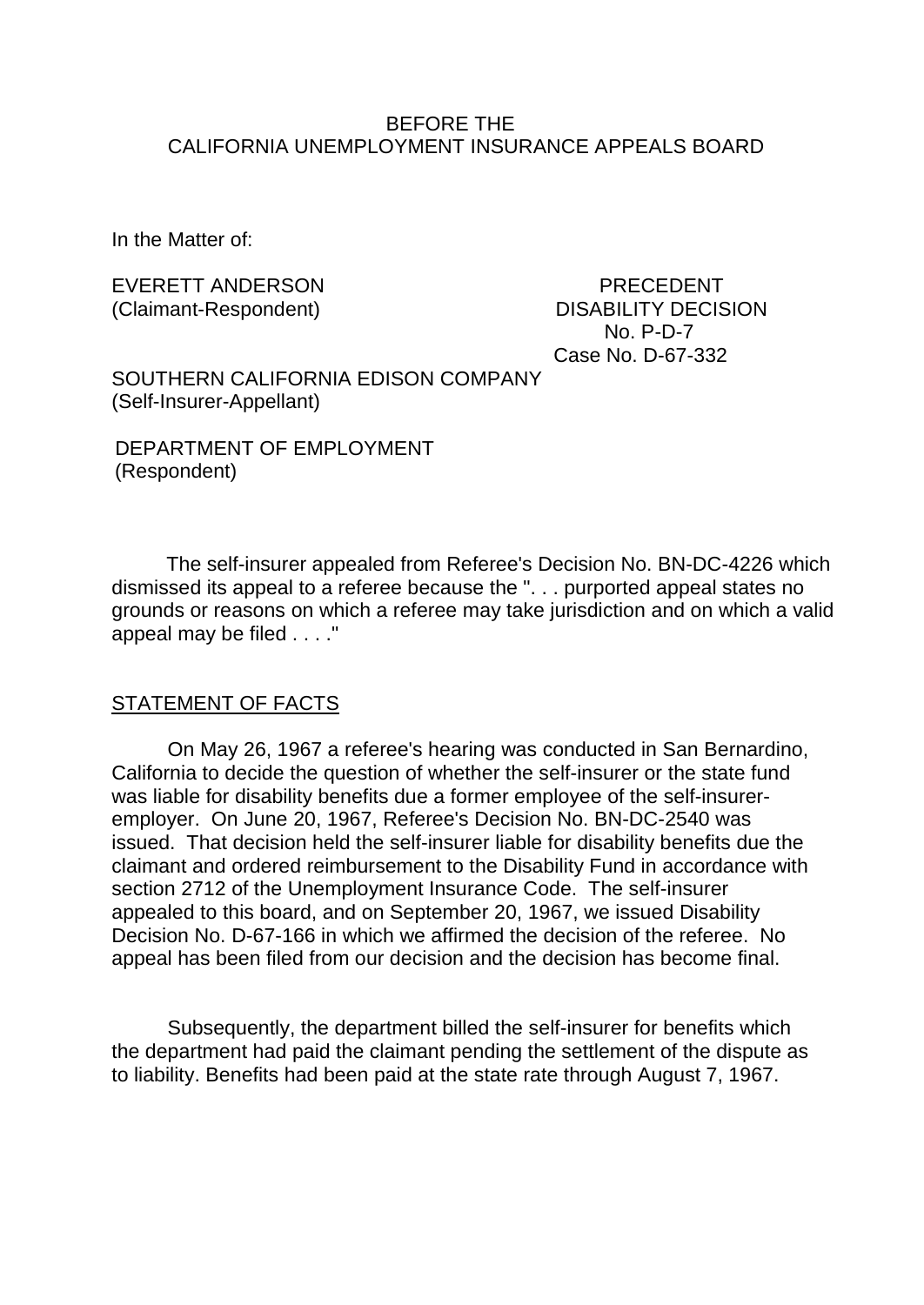On November 20, 1967 the self-insurer addressed a letter to the San Bernardino Referee Office in which it stated that it had received from the Department of Employment a Statement of Amount Due for benefits paid the claimant. In this letter was included the following statement:

"Upon our questioning this payment, the Department forwarded a copy of a Physician's Supplementary Certificate dated July 28, 1967. This certificate was not sent to our office until October 18, 1967. Since your decision and the Appeals Board's decision is based on facts in evidence at the hearing of May 28, 1967, we are protesting payment of any disability benefits beyond May 15, 1967, and have requested a refund of the amount demanded by the Department of Employment. . . ."

## REASONS FOR DECISION

Section 2712 of the Unemployment Insurance Code provides as follows:

"2712. Whenever an individual is entitled to benefits under this part but there is a dispute whether such benefits are payable from the Disability Fund or from one or another voluntary plan, benefits shall be paid to the individual, pursuant to authorized regulations, from the source against which his claim was first filed, at not less than the Disability Fund rate, pending the determination of the dispute. The Appeals Board may prescribe by regulation the time, manner, method, and procedure through which such disputes may be determined by referees and the Appeals Board. If it is finally determined that the benefits should have been paid from one of said sources other than the one which paid the benefits, reimbursement shall be promptly made from the Disability Fund or the voluntary plan, as the case may be, and the claimant shall be promptly paid the accumulated excess, if any, to which he is entitled. Reimbursement shall also be made to the extent of actual liability for benefits from one to another of the above mentioned sources when it is determined that benefits have been paid in error from one source which should have been paid from another."

The Unemployment Insurance Appeals Board has adopted rules providing for the procedure by which "disputes may be determined by referees and the Appeals Board." These rules appear in sections 5021(b) and 5021(c). Title 22, California Administrative Code, as follows: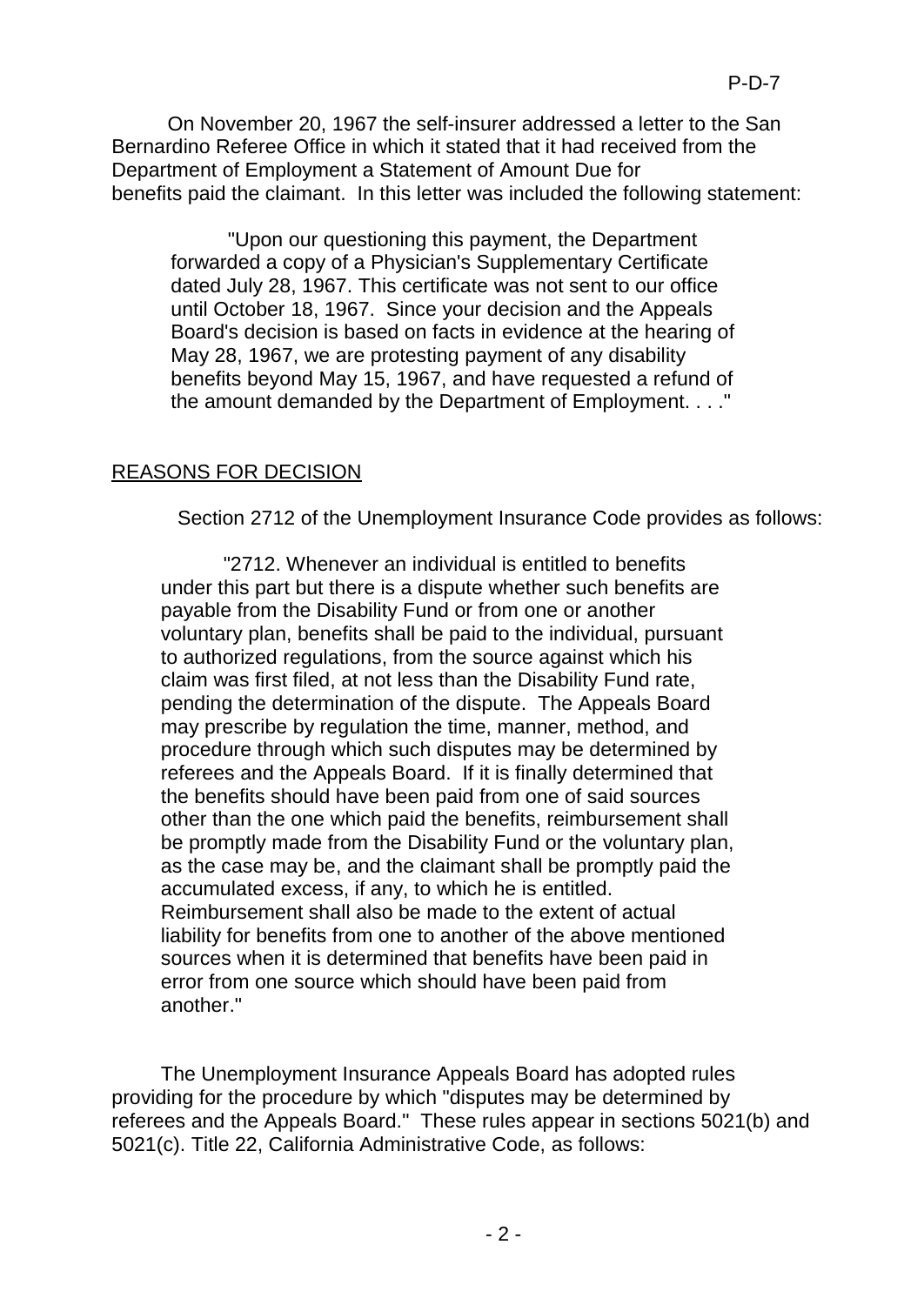(b) A disputed coverage appeal may be filed by the claimant, the department, or voluntary plan insurer or selfinsurer. A disputed coverage appeal shall be filed within thirty (30) days after the date of mailing or personal service of notice of denial of coverage. In disputed coverage cases in which notice of acceptance or denial is not furnished, an appeal may be filed after the expiration of 25 days, and within 55 days, from the date of mailing of the request that the department, voluntary plan insurer or self-insurer (as the case may be) pay benefits.

"(c) In the case of a denial of a disability claim by a voluntary plan insurer or self-insurer, and if no notice of denial is furnished, an appeal may be filed after the expiration of thirty (30) days, and within sixty (60) days, from the date of filing the claim."

A careful reading of section 2712 of the Unemployment Insurance Code shows, in our opinion, that it was the intent of the legislature, when a dispute arose as to what source was liable for disability benefits payable to a claimant, the source against which the claim was first filed would determine the claimant's eligibility for benefits and during the period the dispute was being adjudicated would pay benefits to the claimant. It appears that the department followed the above cited sections of the Unemployment Insurance Code and Title 22, California Administrative Code, in this regard

The question presented is whether the self-insurer has a right to appeal from the action taken by the Department of Employment in paying benefits to the claimant during the period the dispute as to coverage was pending.

Section 2712 of the Unemployment Insurance Code and the related regulations do not provide for a method of appeal from the action which may be taken in paying benefits by the source against which a claim was first filed.

Insofar as disability benefits are concerned, only sections 2707.2, 2707.4 and 2707.5 of the code provide for appeals:

"2707.2. The facts submitted by the employer pursuant to section 2707.1 shall be considered and a determination made as to the eligibility of the claimant for benefits. The claimant shall be promptly notified of the determination and the reasons therefor and may appeal therefrom to a referee within 10 days from mailing or personal service of the notice of determination, whichever is later; provided, that said 10 days may be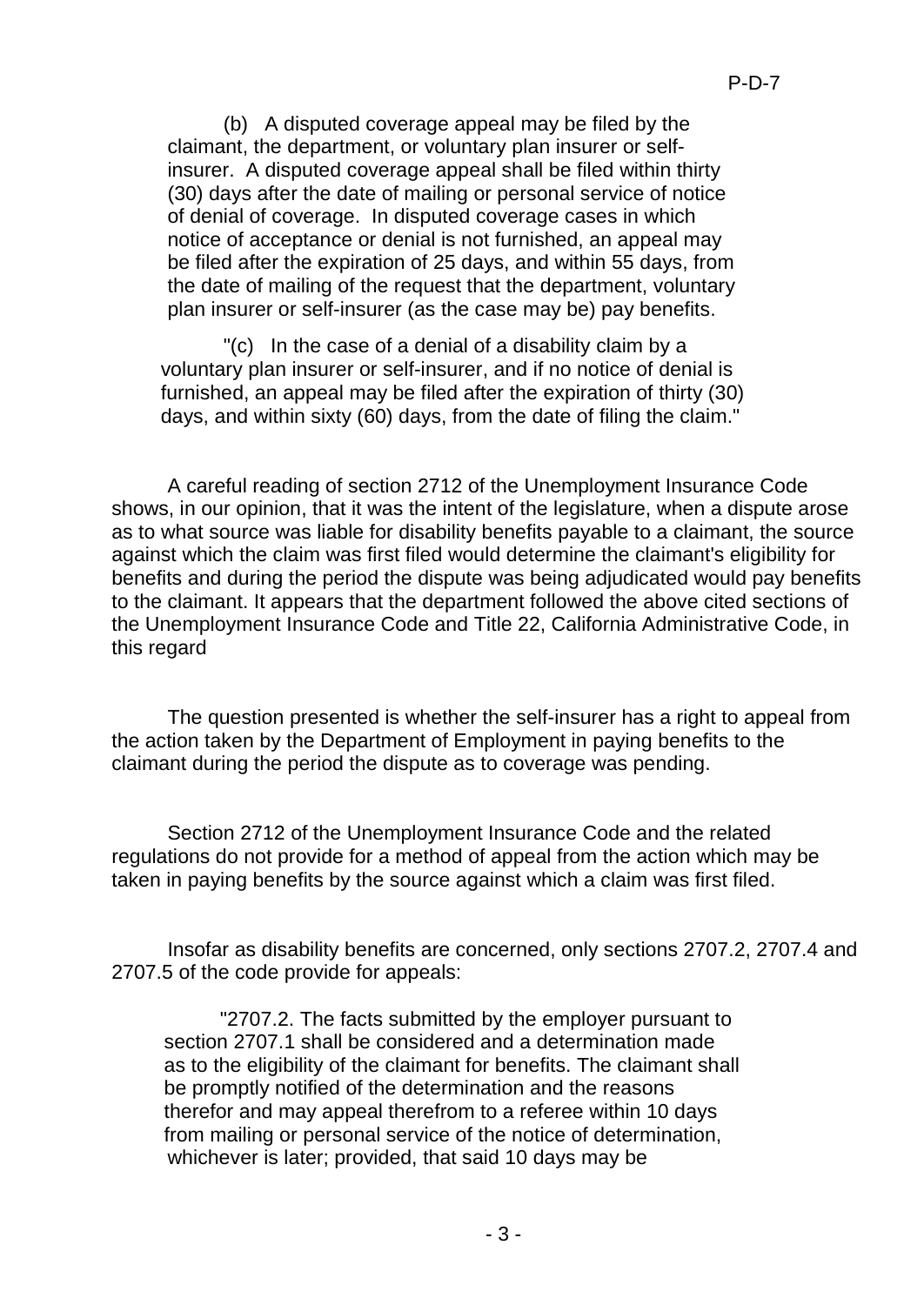extended for good cause. The director shall be an interested party to any such appeal."

\* \* \*

"2707.4. Upon receipt of the notice of the computation, the claimant so notified may protest the accuracy of the computation. Any such protest shall be considered and a determination as to the accuracy of the computation made thereon. The claimant submitting the protest shall be promptly notified of the determination and may appeal therefrom in the manner prescribed in section 2707.2.

"2707.5. Any computation or determination provided for in this article may for good cause be reconsidered by the department prior to the filing of an appeal therefrom. Notification of any reconsidered determination shall be given promptly to the claimant, and the claimant may appeal therefrom in the manner provided herein for appeals from other determinations."

A careful reading of these sections of the code shows that only the claimant has the right to appeal from a determination issued by the Department of Employment. There is no provision in the Unemployment Insurance Code for a voluntary plan insurer or self-insurer to appeal from a determination made by the Department of Employment. In the absence of any specific authority, there are no inherent right afforded parties by virtue of any appeal provisions contained in the code (Benefit Decisions Nos. 5773 and 5643). Therefore, since the self-insurer had no right of appeal from the action taken by the department, its appeal to the referee was properly dismissed.

While we realize that there may be inequities resulting from our decision, we must apply the law as it is written. Any change or modification thereof is the prerogative of the legislature.